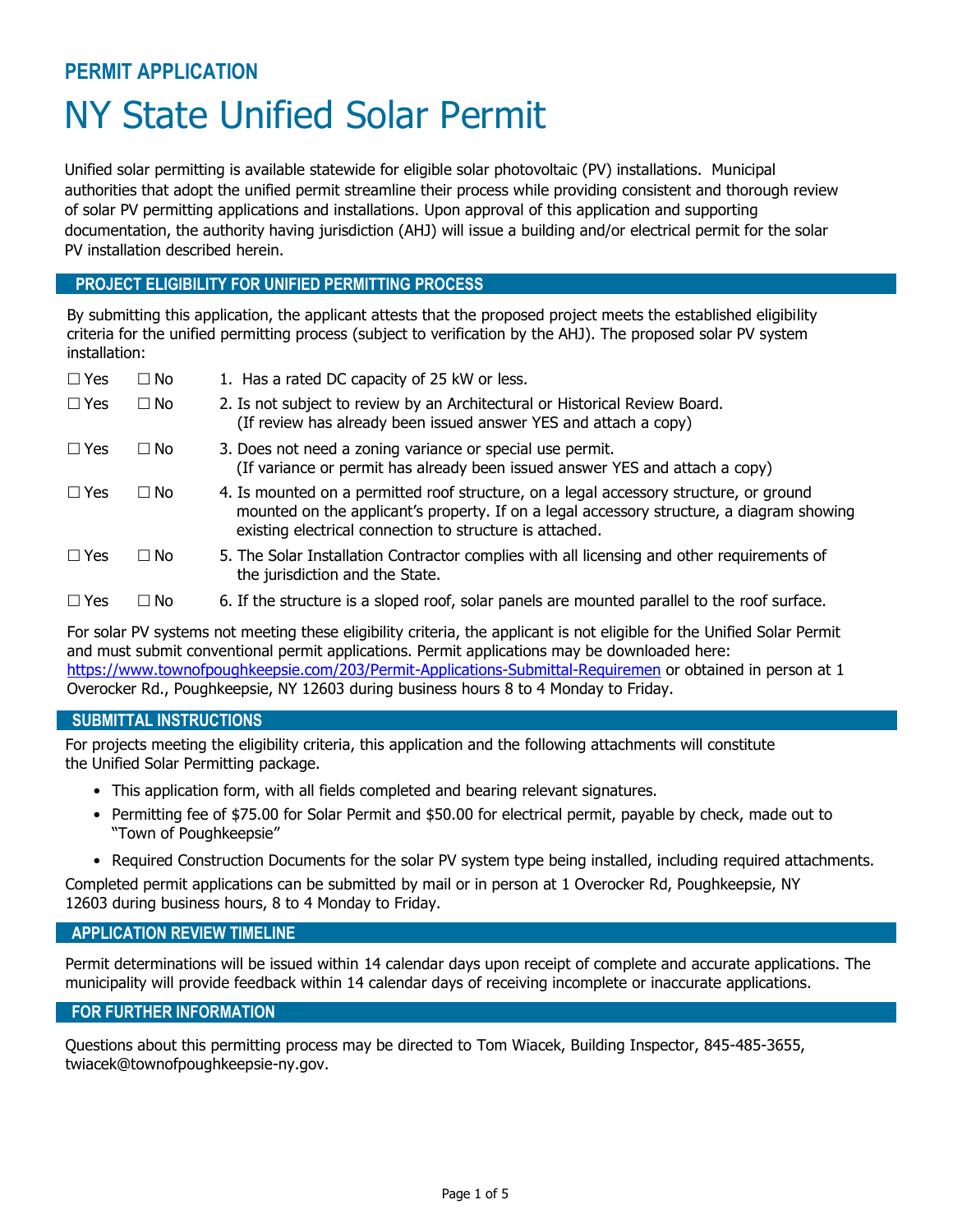## **PROPERTY OWNER**

| Property Owner's First Name                                                                 | Last Name                         | Title                                          |     |  |  |  |  |
|---------------------------------------------------------------------------------------------|-----------------------------------|------------------------------------------------|-----|--|--|--|--|
| <b>Property Address</b>                                                                     |                                   |                                                |     |  |  |  |  |
|                                                                                             |                                   |                                                |     |  |  |  |  |
| City                                                                                        |                                   | State                                          | Zip |  |  |  |  |
|                                                                                             |                                   |                                                |     |  |  |  |  |
| Section                                                                                     | <b>Block</b>                      | Lot Number                                     |     |  |  |  |  |
| <b>EXISTING USE</b>                                                                         |                                   |                                                |     |  |  |  |  |
| $\Box$ 1-2 Family<br>$\Box$ Multi Family                                                    | $\Box$ Commercial<br>$\Box$ Other |                                                |     |  |  |  |  |
| PROVIDE THE TOTAL SYSTEM CAPACITY RATING (SUM OF ALL PANELS)                                |                                   |                                                |     |  |  |  |  |
| Solar PV System:                                                                            | kW DC                             |                                                |     |  |  |  |  |
| <b>SELECT SYSTEM CONFIGURATION</b>                                                          |                                   |                                                |     |  |  |  |  |
| Make sure your selection matches the Construction Documents included with this application. |                                   |                                                |     |  |  |  |  |
| Supply side connection with microinverters<br>⊔                                             |                                   | $\Box$ Load side connection with DC optimizers |     |  |  |  |  |
| Supply side connection with DC optimizers                                                   |                                   | Load side connection with microinverters       |     |  |  |  |  |
| Supply side connection with string inverter                                                 |                                   | Load side connection with string inverter      |     |  |  |  |  |
|                                                                                             |                                   |                                                |     |  |  |  |  |
| <b>SOLAR INSTALLATION CONTRACTOR</b>                                                        |                                   |                                                |     |  |  |  |  |
|                                                                                             |                                   |                                                |     |  |  |  |  |
| <b>Contractor Business Name</b>                                                             |                                   |                                                |     |  |  |  |  |
|                                                                                             |                                   |                                                |     |  |  |  |  |
| <b>Contractor Business Address</b>                                                          | City                              | <b>State</b>                                   | Zip |  |  |  |  |
| <b>Contractor Contact Name</b>                                                              |                                   | Phone Number                                   |     |  |  |  |  |
|                                                                                             |                                   |                                                |     |  |  |  |  |
|                                                                                             |                                   | <b>Contractor Email</b>                        |     |  |  |  |  |
|                                                                                             |                                   |                                                |     |  |  |  |  |
| <b>Electrician Business Name</b>                                                            |                                   |                                                |     |  |  |  |  |
|                                                                                             |                                   |                                                |     |  |  |  |  |
| <b>Electrician Business Address</b>                                                         | City                              | State                                          | Zip |  |  |  |  |
| Electrician Contact Name                                                                    |                                   | Phone Number                                   |     |  |  |  |  |
|                                                                                             |                                   |                                                |     |  |  |  |  |
|                                                                                             |                                   | <b>Electrician Email</b>                       |     |  |  |  |  |

Please sign below to affirm that all answers are correct and that you have met all the conditions and requirements to submit a unified solar permit.

| Property Owner's Signature | Date |
|----------------------------|------|
|----------------------------|------|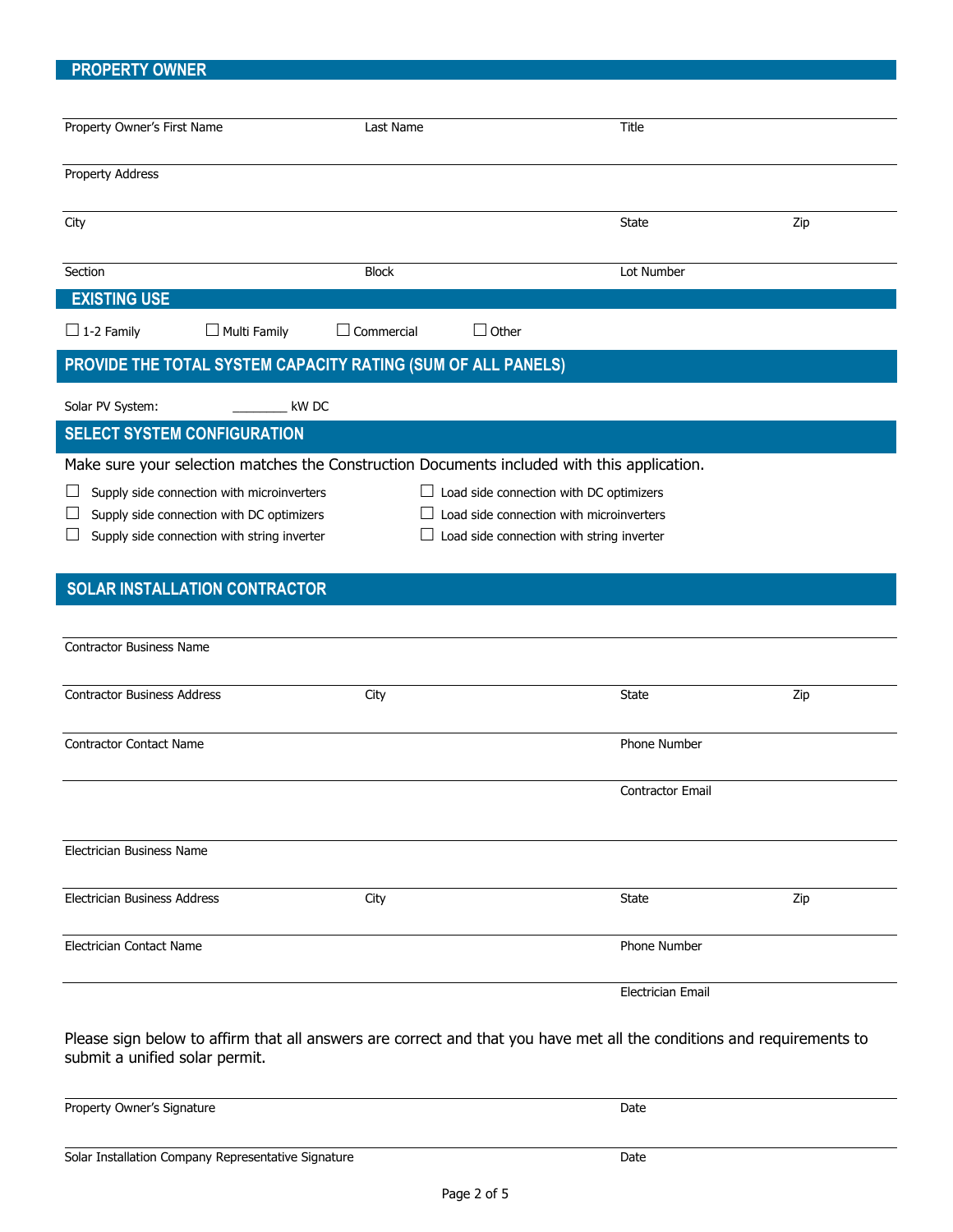## NY State Unified Solar Permit

This information bulletin is published to guide applicants through the unified solar PV permitting process for solar photovoltaic (PV) projects 25 kW in size or smaller. This bulletin provides information about submittal requirements for plan review, required fees, and inspections.

## **PERMITS AND APPROVALS REQUIRED**

The following permits are required to install a solar PV system with a nameplate DC power output of 25 kW or less:

- a) Unified Solar Permit
- b) Electrical Permit
- c) Zoning review is required for solar PV installations of this size.

#### **SUBMITTAL REQUIREMENTS**

In order to submit a complete permit application for a new solar PV system, the applicant must include:

- a) Completed Standard Permit Application form which includes confirmed eligibility for the Unified Solar Permitting process. This permit application form can be downloaded at <https://www.townofpoughkeepsie.com/203/Permit-Applications-Submittal-Requiremen> .
- b) Construction Documents, with listed attachments. Samples are available in "Understanding Solar PV Permitting and Inspecting in New York State" at [https://www.townofpoughkeepsie.com/203/Permit-Applications-](https://www.townofpoughkeepsie.com/203/Permit-Applications-Submittal-Requiremen)[Submittal-Requiremen](https://www.townofpoughkeepsie.com/203/Permit-Applications-Submittal-Requiremen) . Construction Documents must be by stamped and signed by a New York State Registered Architect or New York State Licensed Professional Engineer.

The Town of Poughkeepsie, through adopting the Unified Solar Permitting process, requires contractors to provide construction documents, such as the examples included in the Understanding Solar PV Permitting and Inspecting in New York State document. Should the applicant wish to submit Construction Documents in another format, ensure that the submittal includes the following information:

- Manufacturer/model number/quantity of solar PV modules and inverter(s).
- String configuration for solar PV array, clearly indicating the number of modules in series and strings in parallel (if applicable).
- Combiner boxes: Manufacturer, model number, NEMA rating.
- From array to the point of interconnection with existing (or new) electrical distribution equipment: identification of all raceways (conduit, boxes, fittings, etc.), conductors and cable assemblies, including size and type of raceways, conductors, and cable assemblies.
- Sizing and location of the EGC (equipment grounding conductor).
- Sizing and location of GEC (grounding electrode conductor, if applicable).
- Disconnecting means of both AC and DC including indication of voltage, ampere, and NEMA rating.
- Interconnection type/location (supply side or load side connection)
- For supply side connections only, indication that breaker or disconnect meets or exceeds available utility fault current rating kAIC (amps interrupting capacity in thousands).
- Ratings of service entrance conductors (size insulation type AL or CU), proposed service disconnect, and overcurrent protection device for new supply side connected solar PV system (reference NEC 230.82, 230.70).
- Rapid shutdown device location/method and relevant labeling.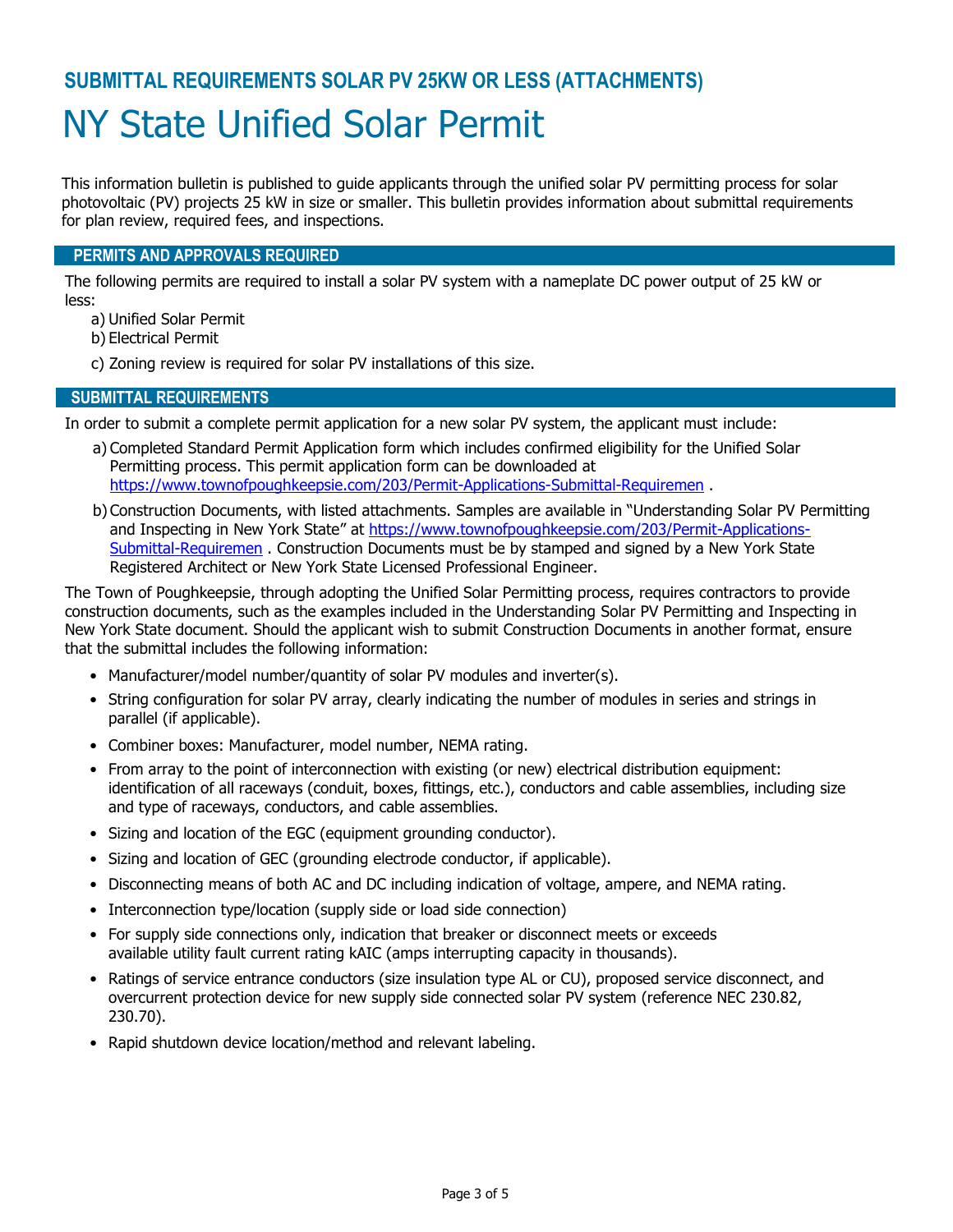c)(For Roof Mounted Systems) A roof plan showing roof layout, solar PV panels and the following fire safety items: approximate location of roof access point, location of code-compliant access pathways, code exemptions, solar PV system fire classification, and the locations of all required labels and markings.

d)Provide construction drawings with the following information:

- The type of roof covering and the number of roof coverings installed.
- Type of roof framing, size of members, and spacing.
- Weight of panels, support locations, and method of attachment.
- Framing plan and details for any work necessary to strengthen the existing roof structure.
- Site-specific structural calculations.
- e)Where an approved racking system is used, provide documentation showing manufacturer of the racking system, maximum allowable weight the system can support, attachment method to roof or ground, and product evaluation information or structural design for the rack.
- f) Energy Storage Systems (i.e. batteries) require an additional permit from the Building Department.

#### **PLAN REVIEW**

Permit applications can be submitted to the Town of Poughkeepsie Building Department in person or by mail at 1 Overocker Rd, Poughkeepsie, NY 12603

#### **FEES**

\$75.00 for Solar Permit \$50.00 for Separate Electrical Permit Electrical permit available at: <https://www.townofpoughkeepsie.com/203/Permit-Applications-Submittal-Requiremen>

#### **INSPECTIONS**

inspection agency.

Once all permits to construct the solar PV installation have been issued and the system has been installed, it must be inspected before final approval is granted for the solar PV system. On-site inspections can be scheduled by contacting the Town of Poughkeepsie Building Department by telephone at 845-485-3655. Inspection requests received within business hours are typically scheduled within a five-day window. Electrical Inspections must be completed prior to the Building Inspection and must be completed by a Town approved electrical

In order to receive final approval, the following inspections are required:

ROUGH ELECTRICAL INSPECTION: During a rough inspection, the applicant must demonstrate that the work in progress complies with relevant codes and standards. The purpose of the rough inspection is to allow the inspector to view aspects of the system that may be concealed once the system is complete, such as:

- Wiring concealed by new construction.
- Portions of the system that are contained in trenches or foundations that will be buried upon completion of the system.

It is the responsibility of the applicant to notify the third party Town approved electrical inspection agency before the components are buried or concealed and to provide safe access (including necessary climbing and fall arrest equipment) to the inspector.

## FINAL ELECTRIC INSPECTION:

FINAL BUILDING INSPECTION: The applicant must contact the Town of Poughkeepsie Building Department when ready for a final inspection. During this inspection, the inspector will review the complete installation to ensure compliance with codes and standards, as well as confirming that the installation matches the records included with the permit application. The applicant must have ready, at the time of inspection, the following materials and make them available to the inspector:

- Copies of as-built drawings and equipment specifications, if different than the materials provided with the application.
- Photographs of key hard to access equipment, including;
	- Example of array attachment point and flashing/sealing methods used.
	- Opened rooftop enclosures, combiners, and junction boxes.
	- Bonding point with premises grounding electrode system.
	- Supply side connection tap method/device.
	- Module and microinverter/DC optimizer nameplates.
	- Microinverter/DC optimizer attachment.